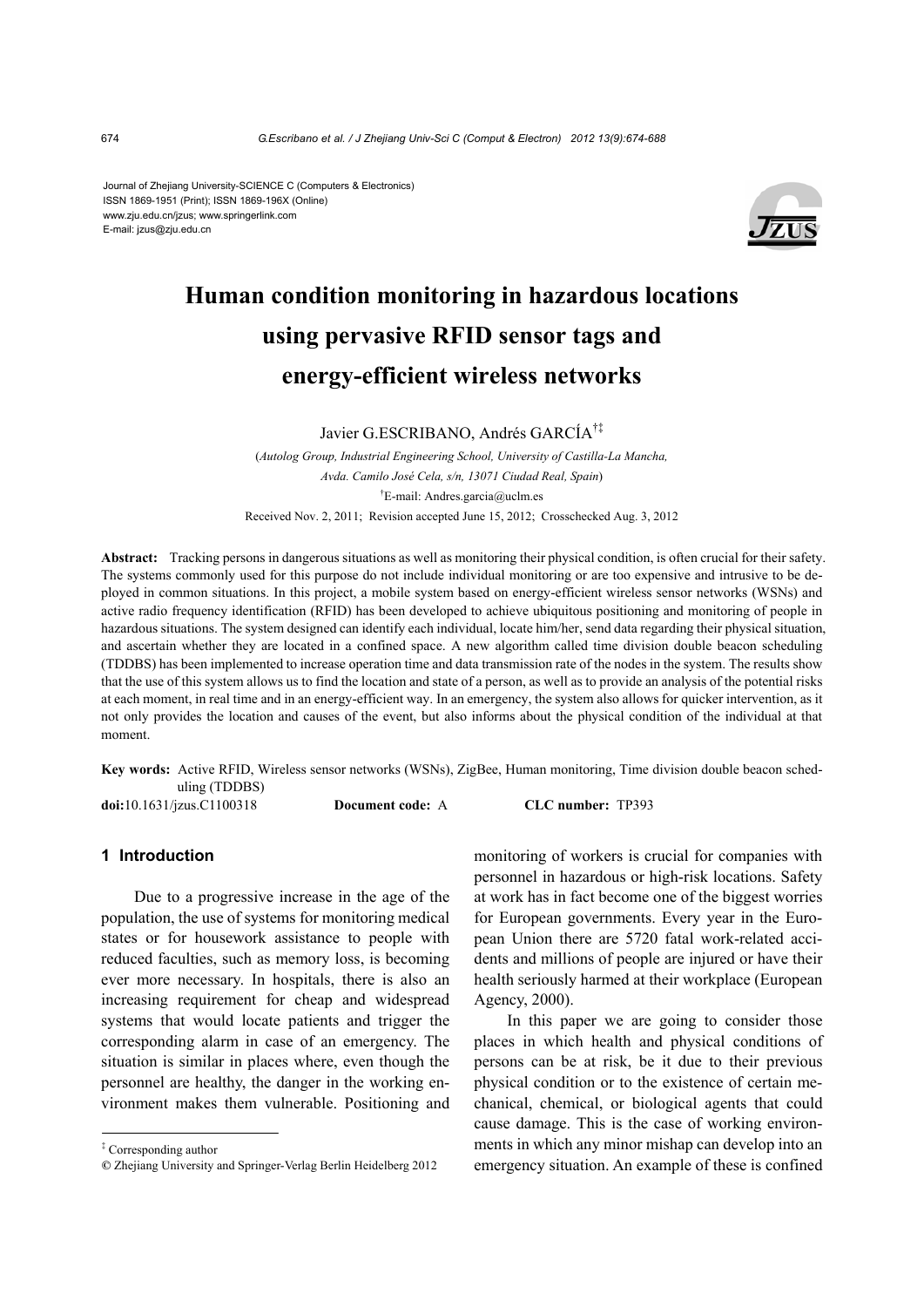space, with limited access, unfavourable natural ventilation, and with insufficient space inside to allow for the unrestricted mobility of a human being (Veasey *et al.*, 2006). In these situations it is crucial to have in place a system for the monitoring of the physical condition of individuals (Fig. 1). Normally, workers who find themselves in dangerous places do not have a direct means of communication with the outside. In these cases it is important to know beforehand where each individual is and the circumstances that could have caused an accident and that can also put a rescue party at risk.



**Fig. 1 Rescue of a worker who has suffered an accident**

In this paper, the use of a system based on an energy-efficient active RFID and a wireless sensor network (WSN) is proposed with the objective of achieving the positioning and monitoring of people who find themselves in high-risk situations. The RFID part is composed of readers and active tags with sensors that collect information regarding the physical state of the person who carries them. In this system, the individual location is obtained through the identification of the active tag and the position of the antenna used to communicate with it. A ZigBee network is used to connect stand-alone mobile readers. This network of readers has an auto-routing process allowing nodes to change location and to be dynamically introduced in the network. This way, the information can reach the coordinating node from which the data is sent to the control centre, in real time and with very low power consumption.

# **2 WSN and active RFID applied to human monitoring**

Through the use of current technology, it is nowadays possible to achieve efficient human monitoring in a number of specific situations. WSNs are already being used for monitoring human health in medical environments, carrying out measurements of light, temperature, movement, human activities, breath rate, pulse, etc. (Virone *et al.*, 2006). The use of a network of sensors at hospitals or at home also allows doctors to track the health condition of their patients. Furthermore, physical sensors can be included in the clothes of individuals to have a more direct access to their vital signs (Pandian *et al.*, 2008).

The workers, as well as the companies employing them, must always be aware of the potential risks that can exist in their working environment. It is also crucial for companies, especially for those performing activities of special risk, to have information available in real time regarding their workers, including their physical condition and their location. Currently, the available information is restricted to measurements carried out in the surrounding areas and WSN is generally acknowledged to be the best technology to guarantee access to this kind of information. This technology is already being used in cases of early forest fire detection (Bayo *et al.*, 2010), and also in the measurement of noise levels in urban environments (Santini and Vitaletti, 2007). However, in addition to this data, it is necessary to obtain information about each individual, e.g., to ascertain whether a worker remains inside a confined space or has already vacated it. Currently no automatic method exists to certify the presence of a worker inside a confined space, because it is usually not possible to establish a direct communication with him/her. This may be due to the existence of areas of controlled radiation, or those surrounded by metallic or absorbent elements which shield electromagnetic waves. To tackle this problem, a second person must be stationed outside these zones taking charge of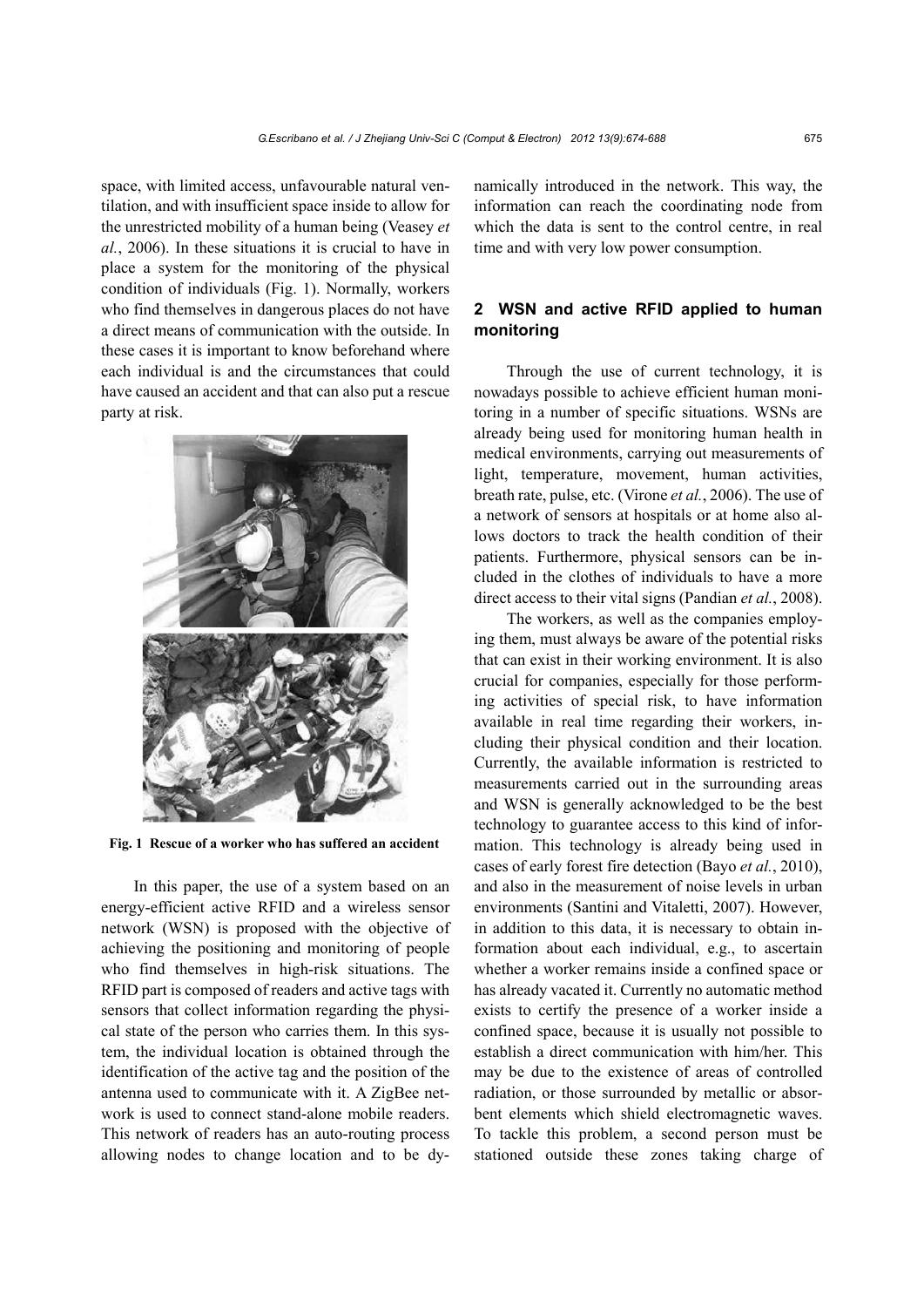communicating with whoever is inside, usually by cable, thereby observing the physical situation of this person at every moment. Through the technology proposed in this paper, this practice can be improved.

The active RFID technology with sensors, which we propose, is already widely used in the monitoring of special products and for the collection of data from their environment. Deicke *et al.* (2010) implemented a system to control the life-cycle of tyres as well as the pressure values and air temperature in them, using active RFID tags with sensors that communicate wirelessly with readers on the vehicle. Research into the incorporation of sensors on RFID tags has resulted in a reduction on energy consumption of these tags to lengthen their operation time (de la Fuente Ruz *et al.*, 2007). An example of an application of these tags is that found by Abarca *et al.* (2009) in which, through the use of active RFID tags, it was possible to monitor the characteristics of hemoderivate products used in hospitals, at their extraction, at storage, and at their usage. The process of fusion between RFID and WSNs, which will be used in this project for the monitoring of people, will be analysed in more detail in what follows.

The combination of RFID active tags and sensor nodes, especially when the former are provided with sensors, has led to consideration of new ways to make them interact with each other and operate together. Liu *et al.* (2008) analysed the benefits of integrating these two pieces of technology. With the use of RFID, new functions can be added to the traditional monitoring of patients in a hospital as shown in Raad (2010), since this technology allows for the identification of the patients inside as well as outside restricted areas. In the previously referenced works, RFID and WSN were used together. However, RFID is considered in the majority of cases as an element adding more information, i.e., an extra sensor, to the WSN. In some cases, the sensors are inside the RFID readers and passive tags are used to identify passing products. In others, active tags provided with sensors transfer product ID, plus additional information about the environment, to the RFID readers. In any case, the information provided by sensors is sent using a determined protocol of communications and the identification of the tag (electronic product code or EPC) is usually transmitted using the protocols defined by EPC Global (EPCGlobal, 2003). To integrate all the

information into a single protocol, a communication standard based on the EPC Class1 Gen2 is being developed, which is capable of including all the information coming from any sensors that can be incorporated into active RFID tags. Along these lines, Harrop and Das (2009) introduced the concept of 'RFID EPC Generation 3'. Overlapping the growth of the mostly passive second EPC generation, active RFID technology takes new strength in this third generation. Palomo-López *et al.* (2010) incorporated their contributions to the existing protocols, based on Carrier Sense Multiple Access (CSMA), for active tags. Lopez *et al.* (2009) used active RFID technology with sensors to monitor the surrounding elements. The objective in these cases is for all the elements to be capable of transmitting not only their identity, but also information regarding their physical condition. These elements are already known as 'smart objects', and the places where they are located as 'smart environments'. The integration of RFID and WSN is apparent and, in the present paper, it can be named 'wireless sensors and RFID for smart environments' (WISSE), referring to Lopez *et al.* (2009). The objective of this project is not the development of a new protocol for a global use of active tags but rather, to find the solution to a recurring problem through the fusion of RFID and WSN in one single platform.

## **3 Implementation of the system**

The wireless technology most widely used is, without a doubt, that of mobile phones. Nevertheless, the use of such devices is not always possible in hazardous environments, either for lack of coverage or for data capturing considerations. As an alternative, the use of WSN and RFID is proposed in this paper. In this solution, radio communication is carried out between transmission points, which form a network of routers sending and receiving information, acting as signal repeaters. These routing nodes can be deployed by workers as they enter, for instance, a cave, a pipeline, or a reservoir. The worker is tracked through a bracelet, and when he/she detects lack of signal coverage, indicated through an acoustic warning signal, he/she can step back to activate and deposit a new repeater. ZigBee is used among these repeater nodes and RF from the bracelet to the nodes. RFID allows for the unique identification of each person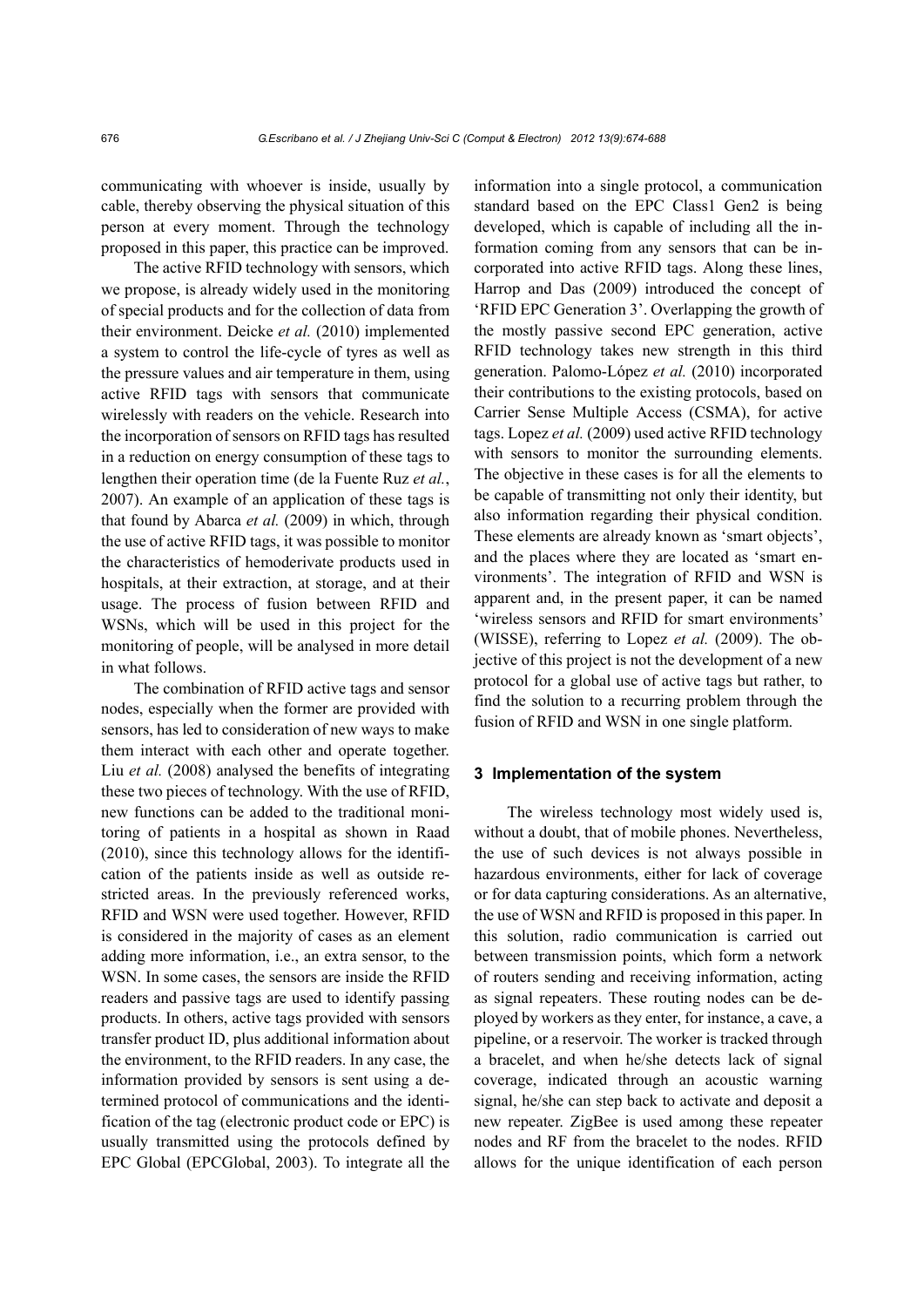with an active tag, which also gathers information on the physical state of the person through a series of sensors.

Both RFID and WSN are used in the designed system in a similar way as explained in G.Escribano *et al.* (2009), where the information was collected by readers from active tags, while these readers were also acting as network nodes on the WSN. In later deployments, the system first proposed in G.Escribano *et al.* (2008) was duly refined and redesigned to match the requirements of new applications such as the handling of resources at an airport (García Ansola *et al.*, 2011).

In the new specific development proposed here, there are two levels of communication: a ZigBee wireless network and an ultra-high frequency (UHF) protocol by Texas Instruments (TI) called SimpliciTI (Fig. 2). The WSN used is based on the protocol known as ZigBee (PHY and MAC of IEEE 802.15.4). Analysing the results obtained in Lee *et al.* (2007), this protocol has been chosen for its simplicity over Wi-Fi or WiMax (IEEE 802.15.11) wireless protocols, and also for its efficiency in the transmission of data, as it consumes less resource than Bluetooth (IEEE 802.15.1) or ultra-wide band (UWB) (IEEE 802.15.3), while providing a longer range. The protocol of communication between readers and RFID tags is SimpliciTI by TI that incorporates source code for RF communication provided by this company together with the hardware that has been used for this development. As Friedman (2008) described, "SimpliciTI is a simple low-power RF network protocol aimed at small RF networks. Such networks typically contain battery operated devices which require long battery life, low data rate and low duty cycle and have a limited number of nodes talking directly to each other …".



**Fig. 2 Outline of communications between the different modules of the system** 

The ZigBee communications network is a meshed network with three types of elements: coordinators of the personal area network (PAN), routers, and end devices. To summarize, ZigBee provides dynamic networks, which work as follows: coordinators create networks and provide a network address to those who request one, be it routers or end devices. When routers enter the network, they request a network address and offer subnetwork addresses to whoever requests them. End nodes simply make requests for network addresses. Routers therefore serve as repeaters of the information arriving to them from the subnetworks towards the nodes they have above them. RFID readers can be programmed as end devices or routers. In this development they are being used only as routers, so that all RFID readers will also serve as information repeaters. In short, the physical elements that constitute the system are: PAN Coordinators, Router-Readers, and active tags (known here as Sensor Watches).

In Fig. 3 images of the different devices are shown (as they have been developed by the Autolog Group, UCLM) along with their final aspect. A diagram has been added beside each device showing how the different components are interconnected, as well as their structure and the microcontrollers that have been used.

As mentioned above, the proposed system uses an active wrist RFID tag that has been called the 'Sensor Watch'. This name has not been chosen at random, since it consists of a wristwatch which is used to individually monitor people (Fig. 3a). More precisely, the watch being used is a programmable watch with sensors, from TI, commercialised as ez430- Chronos. A specific active tag was initially developed for this purpose, but it was then replaced by this commercial device due to the following reasons:

1. The ez430-Chronos is a robust and reliable device, with a relatively low cost  $(35\epsilon)$ . The material it is made from is natural resin (a harmless material to the majority of chemical reactions), and the box is watertight and waterproof up to a pressure equivalent to a depth of 30 m.

2. This watch has a CC430F6137 controller (also by TI) integrated in it, which is accessible for programming through a pluggable adapter. This microcontroller also includes a 1 GHz RF transceiver, for wireless transmission of information.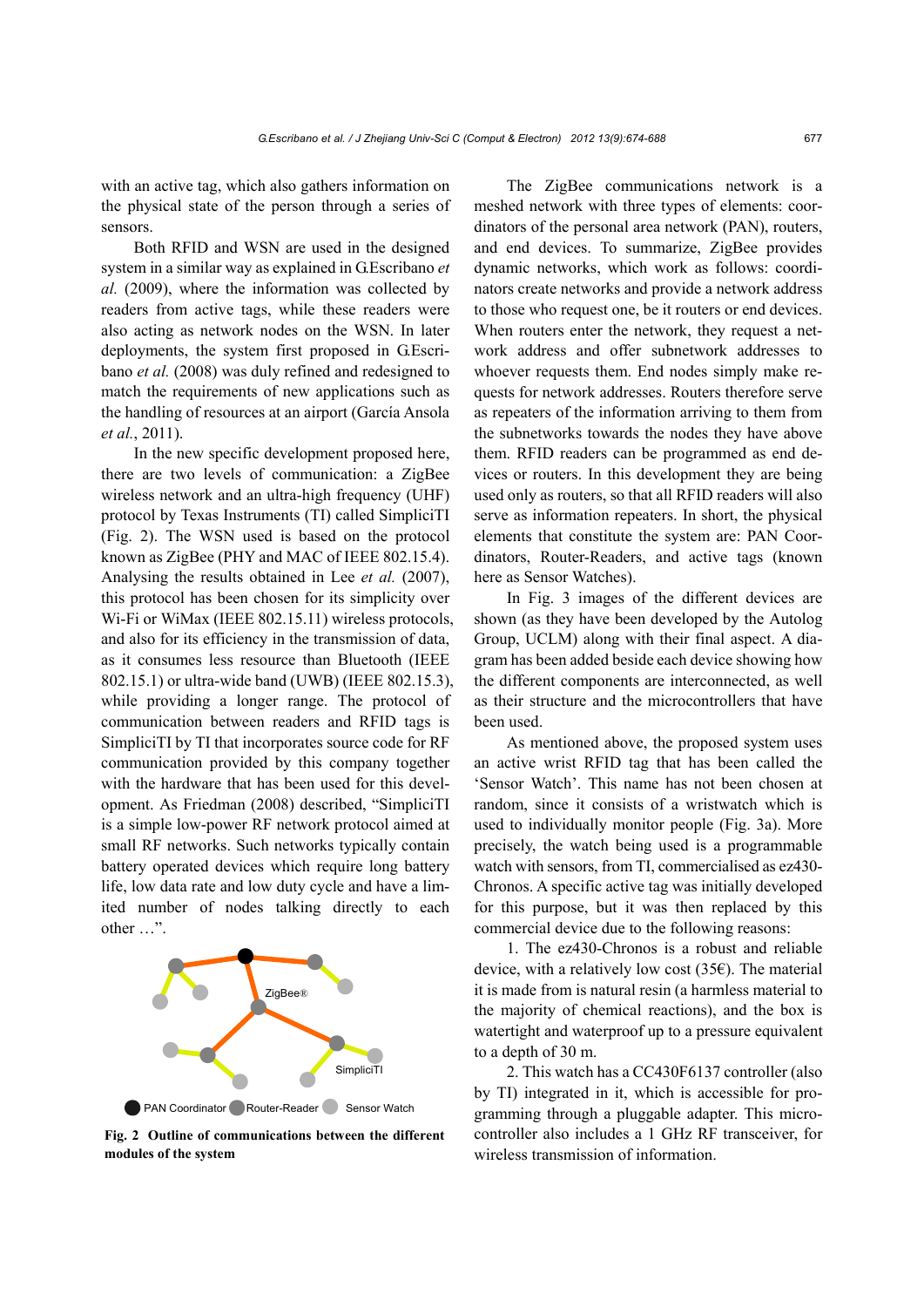

**Fig. 3 Diagrams and final aspect of the devices composing the system: (a) Sensor Watch; (b) Router-Reader; (c) PAN Coordinator** 

3. Its evaluation kit provides a large quantity of source code, like operation or driver libraries, ready to be integrated in the new applications to be developed.

## **4 System operation**

In this section, the operation of the developed system will be described in detail. First, there will be an explanation of how each one of the composite elements works, followed by a description of the protocol of communication between Sensor Watches and Router-Readers in more detail, as well as that between these and the nodes of the ZigBee network. Energy efficiency is especially important, at both protocols, for the application at hand to provide the longest possible operational time while running on battery power. To achieve this all elements remain in sleep mode, and become active only to check if there is new data to be processed or transmitted.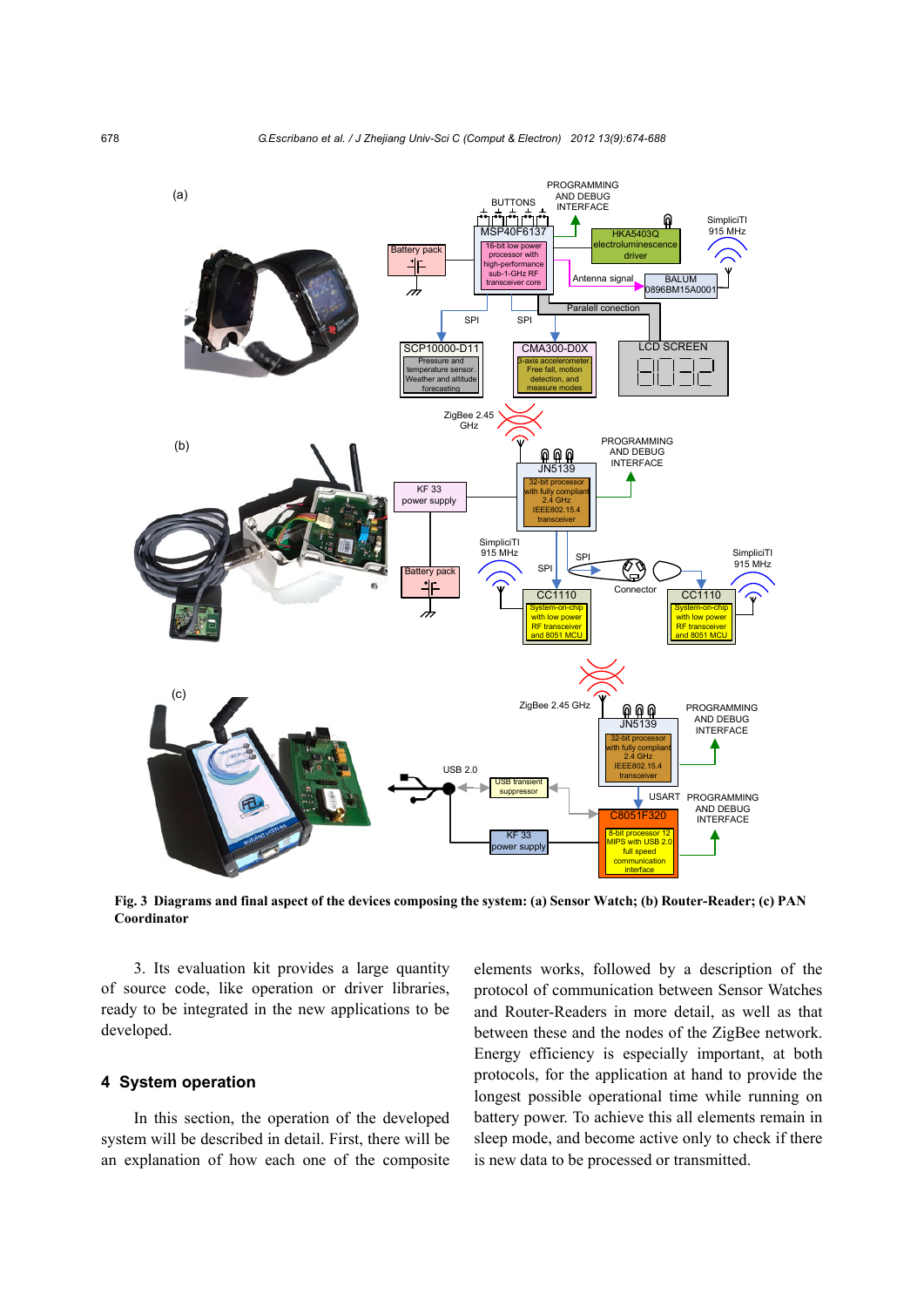### **4.1 Operation of the different components**

The Sensor Watch collects the data from its sensors and sends it to the closest Router-Reader. Once there, this information, along with the identification of the Sensor Watch that has collected it and that of the first Router-Reader that has read it, is transmitted through the network to the PAN Coordinator. The operation of the Sensor Watch (Fig. 4) begins with the initialisation of the system and its variables. In the diagram, three threads of independent operation can be observed, appearing after initialisation. These threads are the main program, the interruptions of the ports, and the timer. In our case the operation of the Sensor Watch is based on the collection of data from the accelerometer included in the watch. This accelerometer is used to check the activity of the worker, thus detecting lack of movement (it is rather unusual for a person not to move their hands even while in repose) or a fall (zero acceleration is also very unusual). In both cases, the device sends a message of alarm to the Router-Reader. To detect immobility, the watch compares periodically the current value measured by the accelerometers with the previous reading. In the main program thread, the normal state of the device is that of low consumption mode, and it changes into operation

mode only when a Wakeup Event takes place. This event can be a button being pressed or the accelerometer detecting unusual movements.

The operation of the Router-Readers is somehow more complex as these devices incorporate two microcontrollers, CC1110 and JN5139 (Fig. 3b), where its operation is shown to be divided into two parts. Fig. 5 shows a flowchart with the functions performed by the CC1110 divided into three threads, corresponding to the main program, the ports, and the timer as in the case of the Sensor Watch. The main thread turns on the communication, waits to receive new data from the SimpliciTI, and saves them to a buffer. This communication is activated approximately every two seconds and then turned off. The interruption thread for the UART is activated when there is a data requirement from the JN5139 through this port. This thread is in charge of sending the data from the buffer to the aforementioned microcontroller.

The operation of the JN5139 is shown schematically in Fig. 6. The main program requests data only from the CC1110 through the UART port and then sends them over the ZigBee network. Once the ACK signal is received for a transmission, the node returns to sleep mode for around five seconds, a period which will later be referred to as GAP.

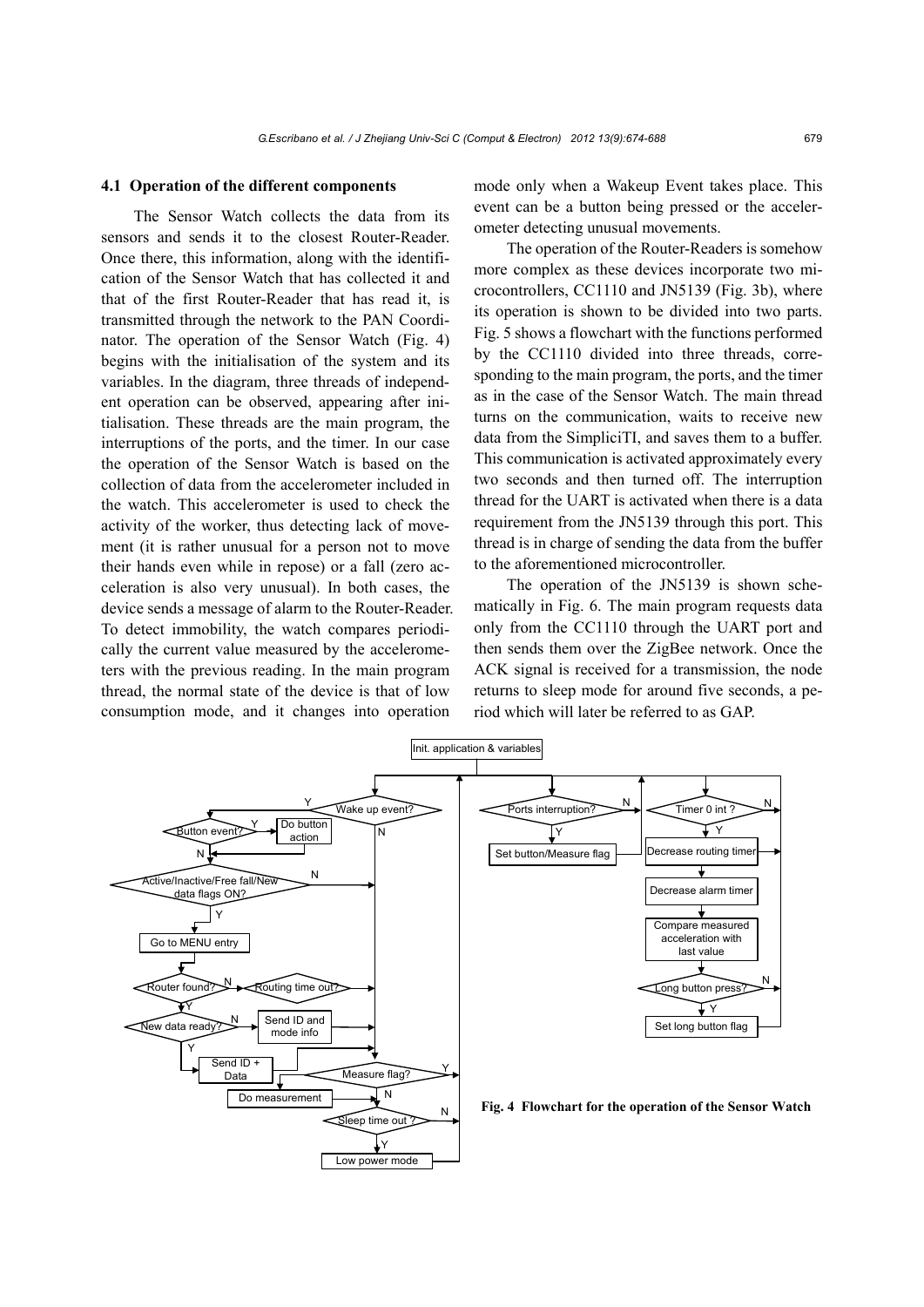

**Fig. 5 Operation of the CC1110 microcontroller at the Router-Reader** 



**Fig. 6 Operation of the JN5139 microcontroller at the Router-Reader (a) and at the PAN Coordinator (b)** 

The PAN Coordinator operates as shown in Fig. 6b. As can be seen, the operation of this node is quite simple, since it remains alert only to receive data from the network and sends it via USB to the computer with the specific management application. As this node can always be connected to the power supply, it does not require any changes to low consumption mode.

## **4.2 Communication protocols used**

The system uses two communication protocols: ZigBee and SimpliciTI. The reason for these choices

was explained in Section 2, where their physical implementation was also described. How each of these protocols works will now be described in more detail.

ZigBee is an established protocol based on stateof-the-art R&D algorithms for the implementation of low speed ad-hoc networks. This protocol bases its lowest levels (PHY, MAC, and DLL) on the WPAN, IEEE802.15.4 standard, and therefore the data pattern sent through the network is similar, i.e., the addresses of origin and destination, frame length, data, and ACK. The modulation used is BPSK, in small frequency ranges, and QPSK in larger ones, with a maximum transmission rate of 20 and 250 kb/s, respectively. The use of CSMA/CD avoids the possibility of collisions between different nodes attempting to access the media.

The SimpliciTI protocol is used by the TI devices: the Router-Reader CC1110 and the Sensor Watch CC430F6137. This protocol uses the 906–924 MHz frequency range and a data transmission rate lower than 40 kb/s. The architecture used is simpler than those in other protocols as there are only three layers: hardware control (BSP) and radio transmission (MRFI), a network layer (NWK) managing the transmission and reception queues, and the application layer with functions such as Ping, Link, and Join among others. The NWK layer manages the ports, so that when a Link is requested, a port is assigned to the application that remains open until the network layer closes it. There are various types of devices: end devices (EDs), access points (APs), and polling devices (PDs). The network can be formed just with two EDs establishing a peer-to-peer communication, or by connecting a greater number of EDs through an AP.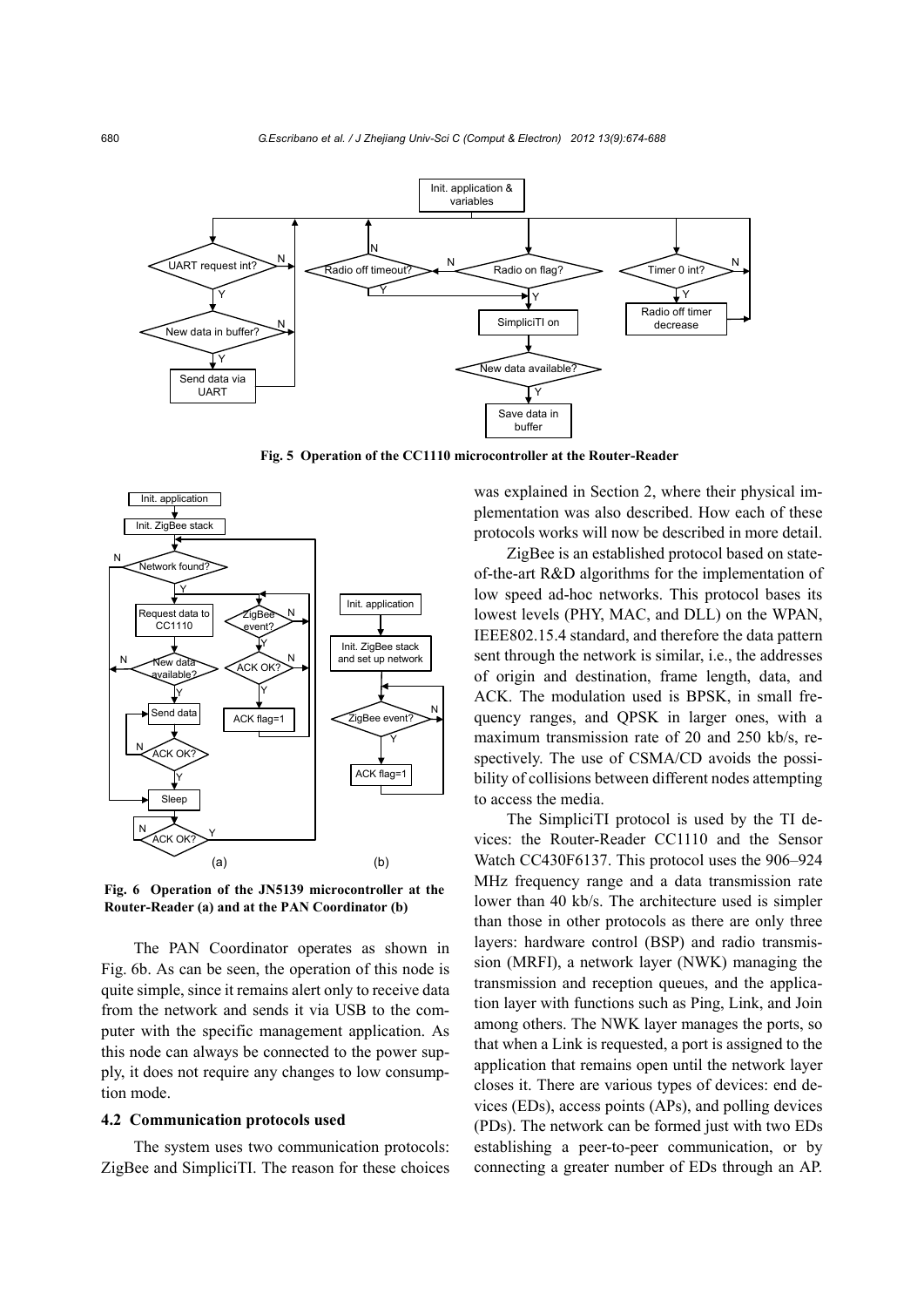The function 'Join' is used by the APs to send data to specific EDs. For our specific application the Router-Readers are APs and the Sensor Watches are EDs from the SimpliciTI network.

#### **4.3 Time division double beacon scheduling**

The reduction in energy consumption is one of the key objectives of this project, to make it possible for Sensor Watches and Router-Readers to be operated with batteries. Different protocol settings have been tested to try and achieve this aim. In the communication with SimpliciTI, the access level control to the AP is used so that should the Sensor Watch need to send a fall, immobilization, or wake-up message, this ED performs the function 'Link' without having to wait to receive data from the AP. The information corresponding to the different events can be found in the last byte of the network address of the device (Fig. 7a). Only when the user specifically requests a data transmission from all the sensors, is the protocol used in its totality, including the function 'Join', which implicates the bidirectional transfer of data using the longest frames (Fig. 7b) and therefore, high energy consumption. The reduction of energy consumption is also achieved through the reduction in the duty cycle. This way, CC1110 transceivers of the Router-Readers do not work 100% of the time; instead, they switch themselves off and on at specific intervals to check for new data. Sensor Watches only try to route and send data when a specific event takes place: a fall from a height, becoming immobile or returning to activity, or when the user requests the sending of data by pressing a button at the watch.



**Fig. 7 Data frames used in SimpliciTI: (a) identification block and sending of the basic events frame; (b) bidirec-**

Most of the energy consumed by the Router-Reader devices is used in the processes of activation, routing, and sending of data via ZigBee. According to the regulations of the ZigBee protocol, the use of beacons is an available option. Nevertheless, here the beacon mode is not used, and the time division beacon scheduling (TDBS) (Koubâa *et al.*, 2008) mode has been preferred. This mode allows us to use our own 'periodic beacon frames' to switch off the devices (Fig. 8), which are reactivated after a period of time (GAP) has passed. The network tree has been used to establish a 'parent-child' configuration for the communications among routers, where parents are in charge of sending 'parent beacons' to their children (that do the same in turn acting as parents to their own children). In this setup, parents do not become inactive until all their children have finished their own operation, which in practice means that they have to send another switch-off beacon to their ancestors, i.e., a 'child beacon'. Fig. 8 shows the synchronisation process between parents and children in a network with six levels of hierarchy and a single node per level. This diagram has been called time division double beacon scheduling (TDDBS), due to the requirement of two beacons per cycle. Comparing the proposed method with the ZigBee beacon-mode (Fig. 9), we can see that the sending of a data packet from a node on the last level to the coordinator requires far more time for ZigBee than for the TDDBS.

In Fig. 8, the time in which radio communication is active in the node is shown as  $\tau$ , and the minimum unit of time to carry out a reception-transmission of data is shown as *u.* As can be seen in Fig. 8, the process of synchronisation between the different hierarchical levels occurs at the beginning when the network is forming, and it adjusts the deactivation periods of all nodes taking into account the fact that the initial activation of each one occurs at a different instant. If one device is activated but there is no active parent, it will have to wait until it has a father before sending all its information. As can be observed in Fig. 8, in the case where only a network request is made, the time in which the different routers are switched on is much less than when all the data from the sensors also has to be sent.

# **4.4 Development of the firmware used at the nodes**

This subsection shows the previous network models and operating schemes as they have been programmed at the corresponding microcontrollers.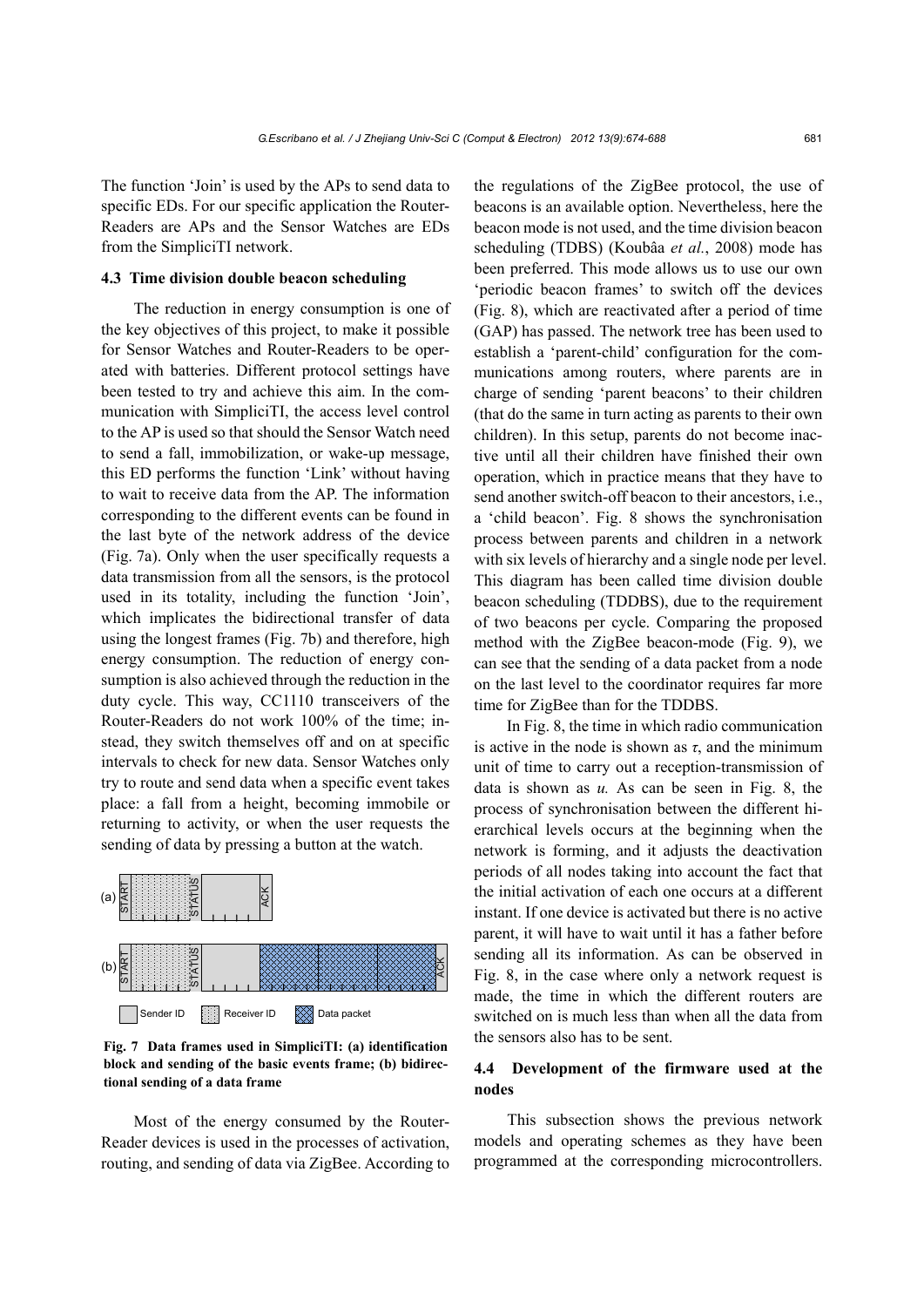

**Fig. 8 Synchronisation between parents-children, in a tree network with six levels using the TDDBS beacon system** 



**Fig. 9 Synchronisation between parents-children, in a tree network with six levels using the beacon-mode by ZigBee** 

The microcontrollers used are the JN5139 (incorporated at the ZigBee module) for Router-Readers and PAN Coordinator, and the MSP430F6137 microcontroller for Sensor-Watches. Firmware has been developed for the first using the Code Blocks programming tool and built over the provided ZigBee protocol stack. The second microcontroller had been originally pre-programmed with the source code corresponding to the standard application of the sports watch. This source code has been modified to comply with the required operation for this application.

The configuration and network setup are shown in Fig. 6. There are two initial steps to be performed by every node: application initialization and network configuration. After that, all routers wait for a stack data event to process transmission operations before falling into stand-by node. Functions are processed in the following order:

- PUBLIC void vNetwork\_StackMgmtEvent (teEventType, void \*);
- PUBLIC void vNetwork\_StackDataEvent (teEventType, void \*);
- PUBLIC void vNetwork\_HwEvent (uint32, uint32);
- PUBLIC teJenieStatusCode eNetwork\_Tx  $(\text{uint64}, \text{uint16}, \text{uint8}^*)$ ;
- PUBLIC void vNetwork\_Rx
	- (uint32, teJenieSleepMode);

The use of two antennas is a common solution for applications where there are open-space elements combined with others that have to be put into confined spaces (e.g., one antenna outside and the other inside a reservoir). Therefore, it is necessary to implement a function to take charge of antenna management. The following important operations are performed in AntennaProccessing():

```
void AntenaProcessing(void){ 
  switch(Status){ 
    case START_RF: … 
    case WAIT_ACK_START: … 
    case GET_IDS: … 
   case WAIT_ID: ...
    case GO_SLEEP: … 
    case STOP_RF: … 
    case WAIT_ACK_STOP: … 
    case SWITCH ANTENNA: … 
  } 
}
```
The two instances of 'WAIT\_ACK' are the moments in which the system waits for acknowledgement of the beacon from the child after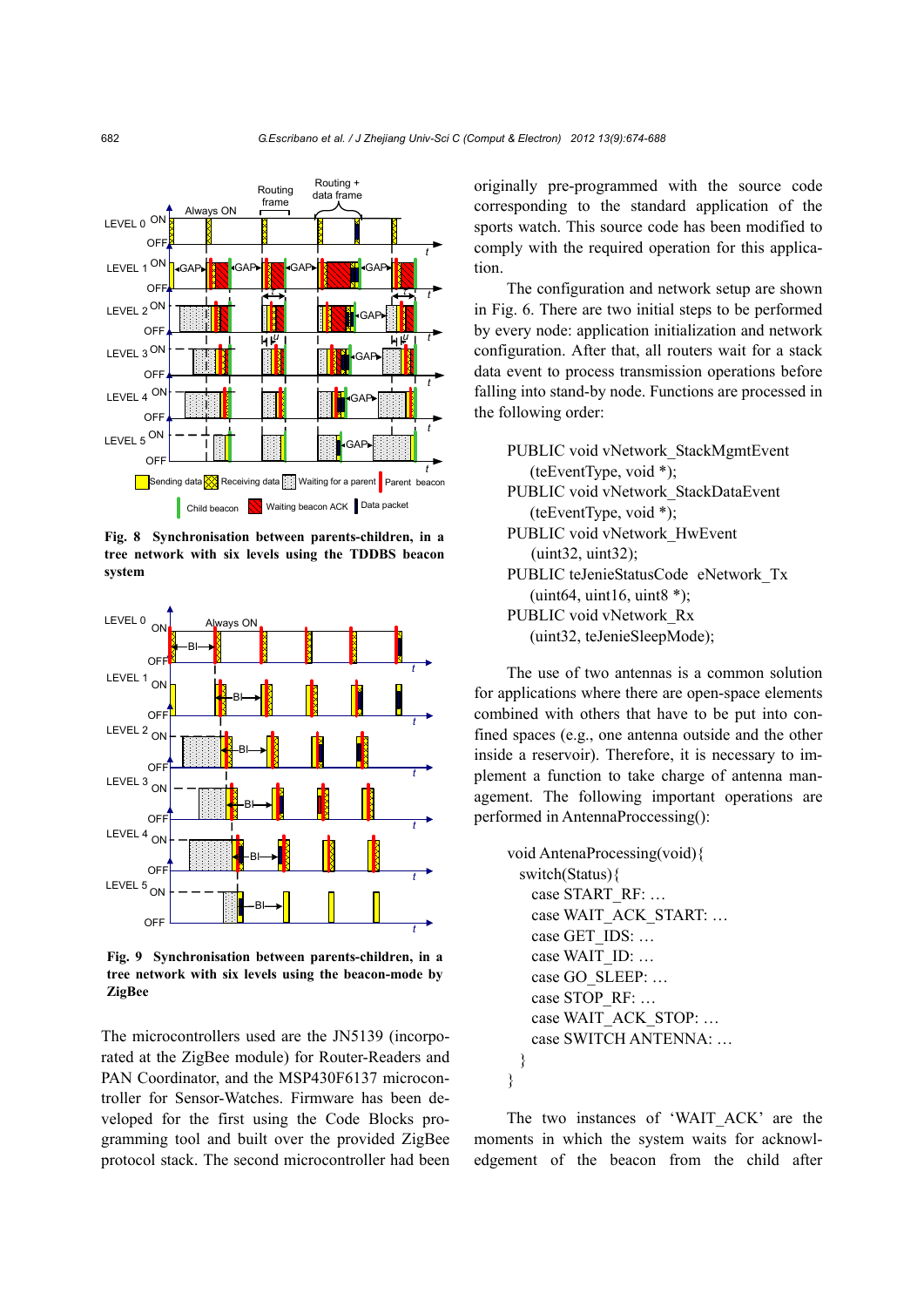completing the data transmission operation. This constitutes the basis of the developed TDDBS model.

#### **4.5 Expected operation time**

Knowing the operation time of a device, i.e., the time in which it can operate independently using its built-in batteries, is a main requisite in the majority of mobile systems. When it comes to calculating the operation time, a comparison between the available energy in the batteries and the power consumed by the routers has to be made. We have carried out measurements of the energy consumption using an oscilloscope in real-time of a Router-Reader (Fig. 10). As can be seen in Fig. 10, there are three levels of consumption of electricity: a minimum level of around 50 µA, another of around 22 mA, and the last level that is roughly of 68 mA. The first of these corresponds to the state of low consumption, the second corresponds to the powering of the SimpliciTI radio, and the final one corresponds to the periods of routing and sending data through the ZigBee network to the coordinator.



**Fig. 10 Diagram showing the electric current require-**

The total energy consumed by a device will be the result of multiplying the current by the supplied tension and by the time of the operation. In the case we are concerned with, and using superimposition to calculate the total energy, the energy consumptions can be divided into different parts, each due to a different consumption level. For each level *i*, the total energy consumed  $E_{Ti}$  can be obtained from the product of the total time by the average power  $P_{AVi}$ :

$$
E_{\text{Ti}} = P_{\text{AV}i} \cdot t. \tag{1}
$$

In our study, the duty cycle is going to be used instead of the total operation time. For this, we will use the definition of average power from the duty cycle, shown in Eq. (2), where *p* stands for the power used in a single cycle. With this, the total energy consumed by a device of *n* consumption levels can be expressed as  $E_T$ , in a period of time  $t$ , using the duty cycle of each one of in Eq. (3):

$$
P_{AV} = \frac{p \cdot \tau}{T} = p \cdot d_C, \qquad (2)
$$

$$
E_{\rm T} = \sum_{i=1}^{n} p_i \cdot d_{\rm C} \cdot t = V \cdot t \cdot \left( \sum_{i=1}^{n} i_i \cdot d_{\rm C} \right),\tag{3}
$$

where  $P_{AV}$  is the average power consumed, *T* the length of the cycle,  $\tau$  the period of time in which the energy level in level *i* is produced, *V* the supply tension (assuming it is constant),  $i_i$  the instant current consumed in level  $i$ , and  $d_{\text{C}i}$  the duty cycle for level  $i$ .

## 4.5.1 Consumption level for the ZigBee duty cycle

The duty cycle of a device corresponds with the time in which it remains switched on. The consumption level  $\tau$ <sub>Z</sub> for the ZigBee duty cycle depends on the following parameters (Fig. 8): the number of hierarchical levels in the network, the number of children that each node has and whether the devices act only as routers or if they also send information from sensors to superior levels. Fig. 8 shows how those nodes that switch off have to wait until their ancestors are active in order to be able to start transmitting again. This waiting time (usually measured in ms) is the time between switching off of the node and the next activation of the parent node. That is to say, in a synchronised network, all the devices have an identical *τ*. Therefore, to estimate the consumption of the nodes we have to calculate that value.

First, the duration of the necessary period of the routing  $(\tau_r)$  has to be calculated. The routing period of a tree network like that in Fig. 11, must be enough for all the branches of the first level to be routed among them along with their children and respective descendants. When the first child is routed, its descendants follow suit, and so on, until the tree is completed. Using the node numbering system in Fig. 11  $(R_{iklm})$ , the time spent in routing the entire network will be the time needed by the last node which routes, that is, the one in which all its indices add up to the maximum value, according to Eq. (4):

$$
\tau_{\rm r} = \max(\tau R_{jklm...}),\tag{4}
$$

where  $\tau R_{iklm} = u \cdot (j + k + l + m + ...)$ .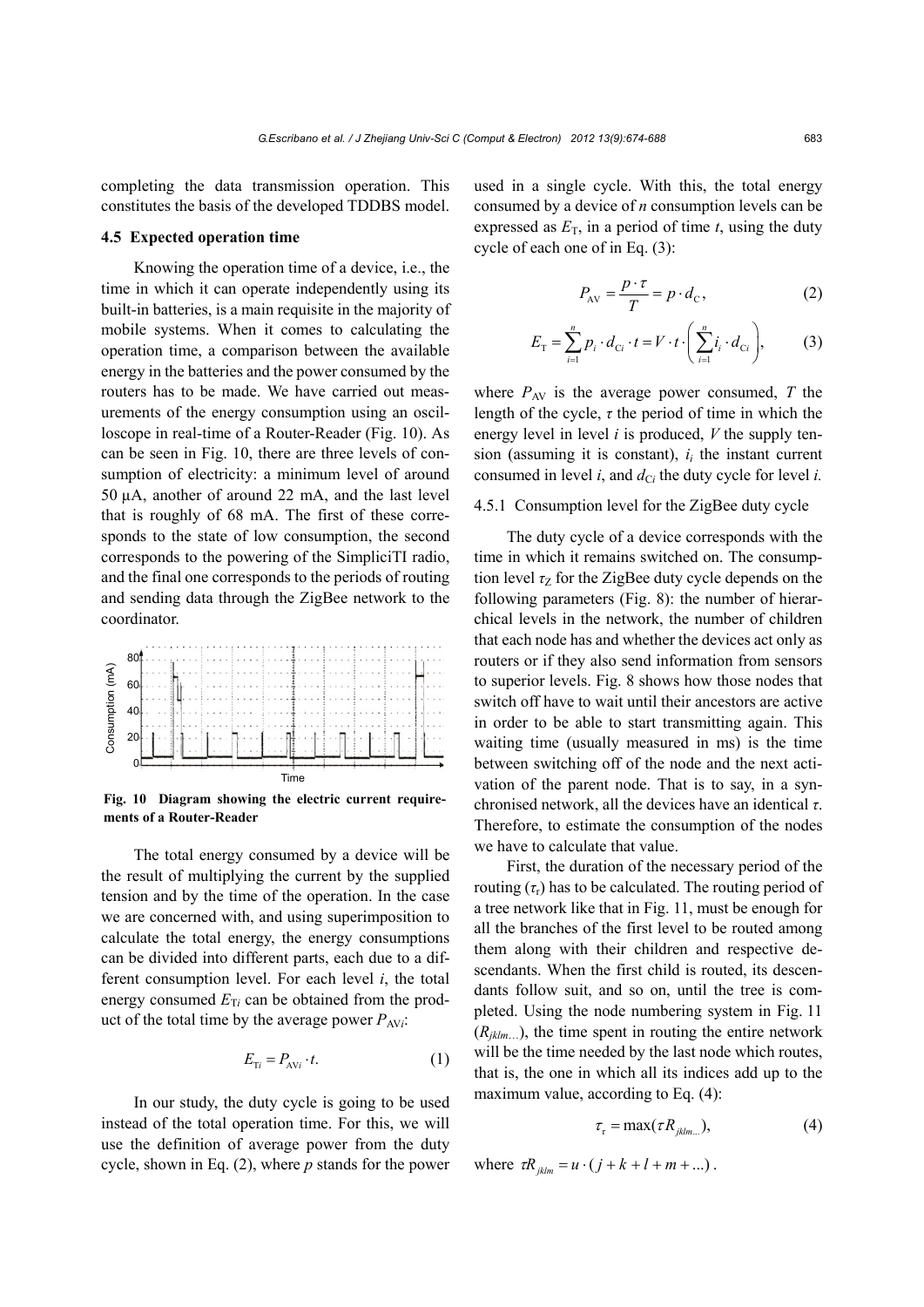

**Fig. 11 Sequence of routing of a tree network with four hierarchical levels** 

The period for the cases where there are routing and data transmission, denoted as  $\tau_{d}$ , can now be calculated. Observing Figs. 8 and 11 once more, we see that the duration of routing is identical to that in the previous case, and therefore we can calculate it using Eq. (4). The duration of the sending of data is obtained with Eq. (5), where  $\lambda$  is the hierarchical order in the network where the device is found.

$$
\tau_{\rm d} = \max(\tau R_{jklm}) + \lambda \cdot u. \tag{5}
$$

Finally, the energy consumption level for the ZigBee duty cycle for ZigBee communication,  $d_{cZ}$ , is obtained using Eq. (6). Two weights  $(\omega_r, \omega_d)$  are used here to carry out a weighted mean and take into account the fact that cycles with sending of data are generally much less frequent than those in which only routing occurs.

$$
\tau_{Z} = \omega_{r} \cdot \tau_{r} + \omega_{d} \cdot \tau_{d},
$$

$$
d_{CZ} = \frac{\tau_{Z}}{T_{z}} = \frac{\omega_{r} \max(\tau R_{jklm}) + \omega_{d}(\max(\tau R_{jklm}) + \lambda u)}{T_{z}}.
$$
(6)

#### 4.5.2 Example of operation time calculation

The calculation of the duty cycle for the actual levels of energy consumption has not yet been approached here. The last expression makes it possible to estimate the operation time of a Router-Reader. This will now be used to analyse the network in the example of Fig. 11. The SimpliciTI network has a routing process similar to ZigBee and, therefore, the calculation of the duty cycle is also similar. The SimpliciTI network (*S*) we are using as an example has just two levels (0 and 1), with two devices in each one. The period of low energy consumption (*L*) is the part of the duty cycle excluding the time used for

communication for the device in the example of Fig. 10. The parameters used for the calculation are obtained from the architecture and configurations of the networks mentioned.

$$
V=3.3
$$
 V,  $i_Z=68$  mA,  $i_S=22$  mA,  $i_L=0.05$  mA,  $E_T=1.2$  V×3 batteries (2650 mA·h in series)=9540 mW·h.

Now the different duty cycles can be calculated. For the ZigBee network,

$$
t_{\text{offZ}} = 16 \text{ s}, \tau_{\text{rZ}} = 0.5 \text{ s}, \lambda = 4, \omega_{\text{rZ}} = 0.95, \omega_{\text{dZ}} = 0.05,
$$
  

$$
u_{\text{Z}} = \frac{\tau_{\text{rZ}}}{\max(j + k + l + m)} = 0.5/8 = 0.0625,
$$
  

$$
d_{\text{CZ}} = \frac{\tau_{\text{Z}}}{T_{\text{s}}} = \frac{0.95 \times 0.5 + 0.05 \times (0.5 + 0.25)}{16.5125} = 0.031.
$$

For the SimpliciTI network,

$$
t_{\text{offS}}=2 \text{ s}, \tau_{\text{rS}}=0.04 \text{ s}, \lambda=1, \omega_{\text{rS}}=0.5, \omega_{\text{dS}}=0.5,
$$
  

$$
u_{\text{S}} = \frac{\tau_{\text{rS}}}{\max(j)} = 0.04/2 = 0.02,
$$

$$
d_{\text{CST}} = \frac{\tau_{\text{S}}}{T_{\text{S}}} = \frac{0.5 \times 0.04 + 0.5 \times (0.04 + 0.02)}{2.05} = 0.024.
$$

For the low consumption state,

$$
d_{\rm CS} = 1 - 0.031 - 0.024 = 0.945.
$$

In this way life expectancy is obtained for a device in this network:

$$
t = \frac{E_{\rm T}}{V \left(\sum_{i=1}^{n} i_i \cdot d_{\rm C} \right)} = 1076 \text{ h} \approx 1.5 \text{ months.}
$$

# **5 Results from the application of the system to a real environment**

In this section, the results of the system in use are shown from their implementation in a real physical environment. The use of real locations for pilot testing makes it possible for the comparison of the theoretical results with those obtained in the experiment, allowing an analysis of the benefits of the proposed system over other existing technology.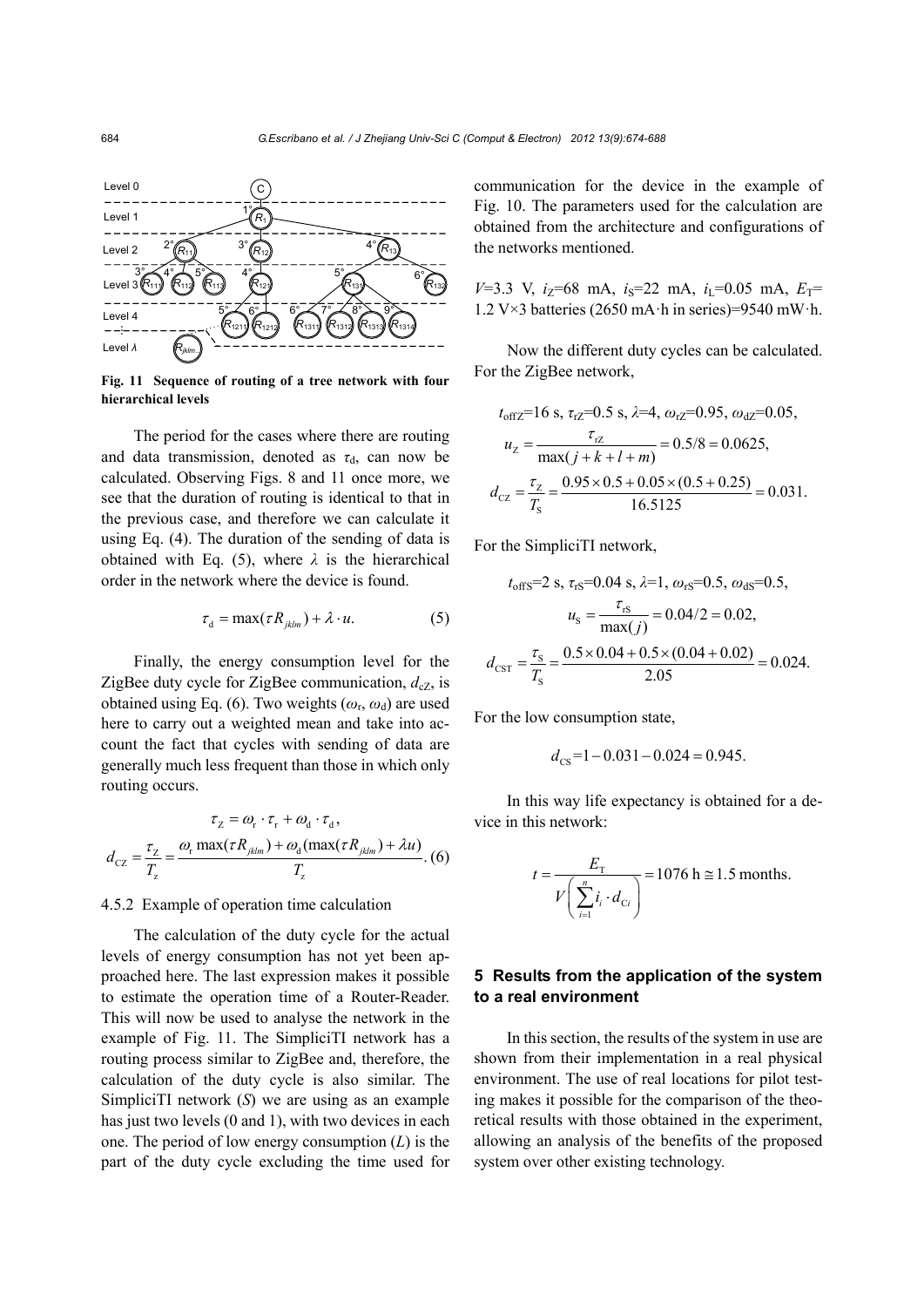Tests were carried out at an oil refining company close to our university. The specific environment consisted of a set of metallic reservoirs to store fuel. Workers had to enter empty reservoirs to perform maintenance and cleaning operations while wearing Sensor Watches. The PAN Coordinator node was connected to a management computer while Router-Reader nodes were attached to the outside of every reservoir (Fig. 12). The use of elements inside these metallic reservoirs was also necessary to maintain communication with the watches. These elements include the RF readers and antennas connected by cable to the outside Router-Reader (Fig. 3b). These modules inside the reservoirs contain another CC1110 transceiver, like the one used at the Router-Readers.



**Fig. 12 Layout of the system in the application for metallic fuel reservoirs** 

The results obtained were quite satisfactory. A real-time position tracking of the workers was achieved, inside as well as outside the reservoirs, and the system can also trigger alarms when emergency situations occurred. The behaviour tests and measurements carried out have made it possible to obtain quantitative results in terms of effectiveness and access to the target space. Fig. 13 shows the time required to route nodes (point to point). These values have been obtained by comparing the power consumption at the nodes against the strength of the resulting signal at different distances (Fig. 14).

The system that has been designed is versatile enough to be used in other hazardous environments.



**Fig. 13 Time consumed for the routing of the nodes as a function of distance to the antenna** 



**Fig. 14 Power emitted by the nodes as a function of the distance to the antenna** 

An example would be the tracking of patients in hospitals to monitor their health. Of course there are other reliable systems, but ours is more simple, less intrusive, and less expensive, so it can be deployed to more patients and not just to those at more direct risk. A pilot test was made at the national hospital for paraplegics located in our area. For these patients, especially for newly disabled people who have not yet been used to their situation, it is deemed essential to keep track of their location in order to be able to identify the risks they are subject to, as well as to monitor their performance when rehabilitation activities are being carried out. Taking the characteristics of the building into account, a ZigBee network made up of Router-Readers was placed in corridors and rooms, and various PAN Coordinators can bring the information together before sending it to the control centers (Fig. 15). Each patient was given a Sensor Watch to wear whenever instructed to do so by the doctor. The behaviour, efficiency, and range characteristics of the system inside the hospital building were more important for this application than lifetime of nodes. Still, as the nodes are inexpensive and the network is dynamic, coverage and life-time issues were easily tackled by adding extra nodes at specific locations as required.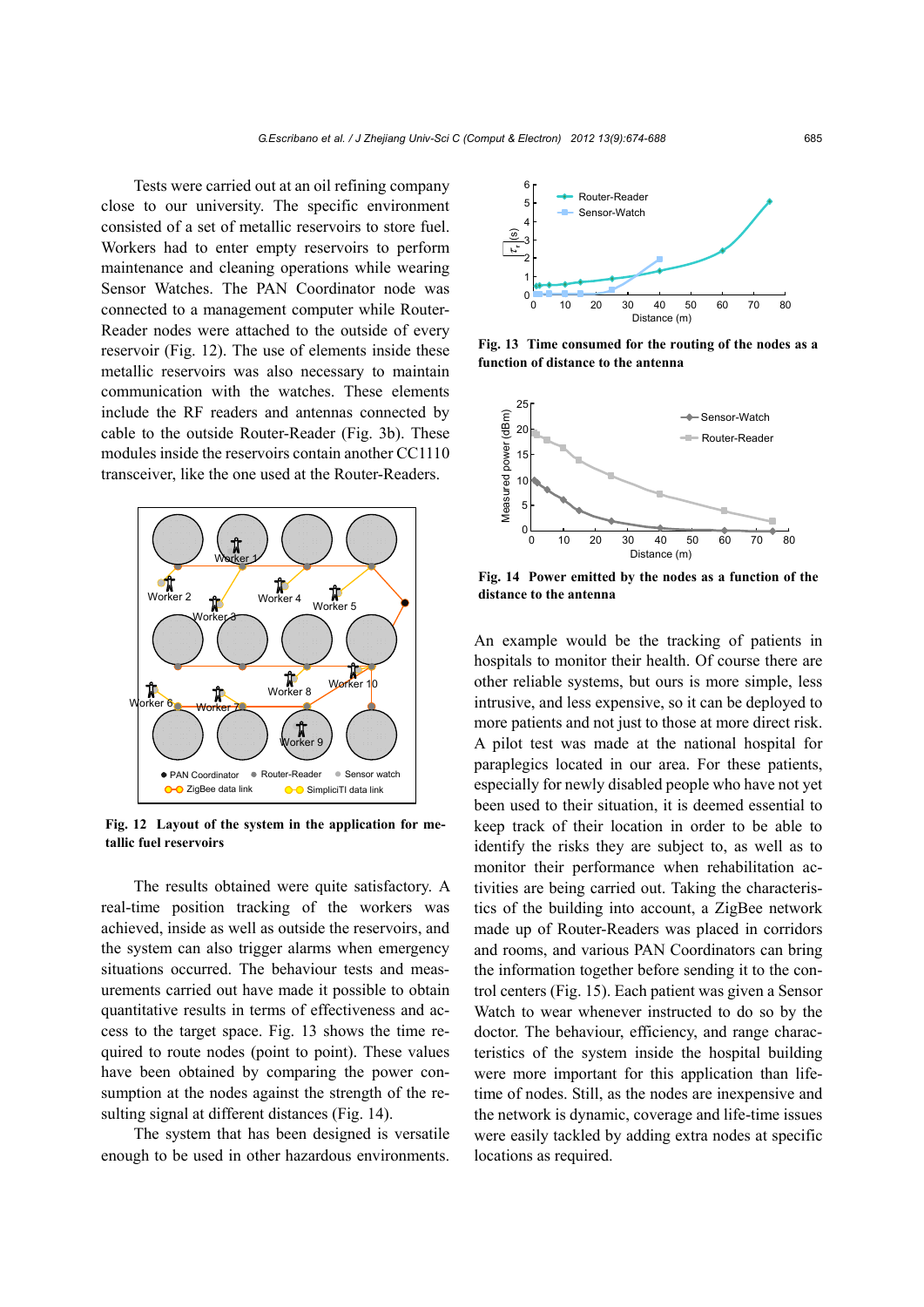

**Fig. 15 Elements of the system in different parts of one hospital floor** 

The operation times of Router-Readers and the Sensor Watches have been analysed in the test cases above for comparison with the results obtained in Section 4. Figs. 16 and 17 show how the total number of nodes used by the network and the quantity of Sensor Watches that transmit to a same router affect the operation time of the Router-Readers.

To further justify the technology options chosen for our system, a comparison is made below between the proposed communication model, the TDDBS, the beacon-mode model in the ZigBee protocol and the classic mode in which beacons are not used. Other analysis of ZigBee routing performance in terms of end-to-end delay and energy consumption, as revised in the literature, has also been taken into account. Nefzi and Song (2007) evaluated the use of ad-hoc on-demand distance vector (AODV) versus hierarchical tree routing (HTR). Results show that tree architecture is faster but requires more energy. A revision of existing methodologies for WSN to conform to MAC routing was presented in Perillo and Heinzelman (2004). TDDBS can be catalogued in that context as a timeout-MAC method, where transmission follows a temporal stand-by period of the nodes.

Regarding energy consumption, it can be seen in Fig. 18 that the TDDBS system has a medium



**Fig. 16 Relationship between the number of nodes used in the network and the duration of the batteries (battery life) for Router-Readers** 



**Fig. 17 Relationship between the number of nodes used in the network and the duration of the batteries (battery life) for Sensor Watches** 

consumption (life-time) between the elevated consumption in normal mode, and the very low consumption in beacon-mode. This is due to the fact that, according to what has been seen before, for the beacon-mode the period of routing  $(\tau_r)$  is proportional to the number of children and siblings that a node has, and therefore is not a fixed value for all nodes (Fig. 8). Nevertheless, the differences between these systems, also regarding energy consumption, lie in the efficiency of communication. For the case of ZigBee beacon-mode, there is no rising synchronisation between the children and the parents of the network, and therefore the moment at which data is sent occurs only in those cycles in which the children have been switched on at the same time as the parents. For example, if a child in the fourth hierarchical level has data to send, it will not do so until its ancestor is available, and at times this does not occur until the following cycle. Once the information is uploaded to its ancestor, this node may have to wait until the following cycle before sending the information to its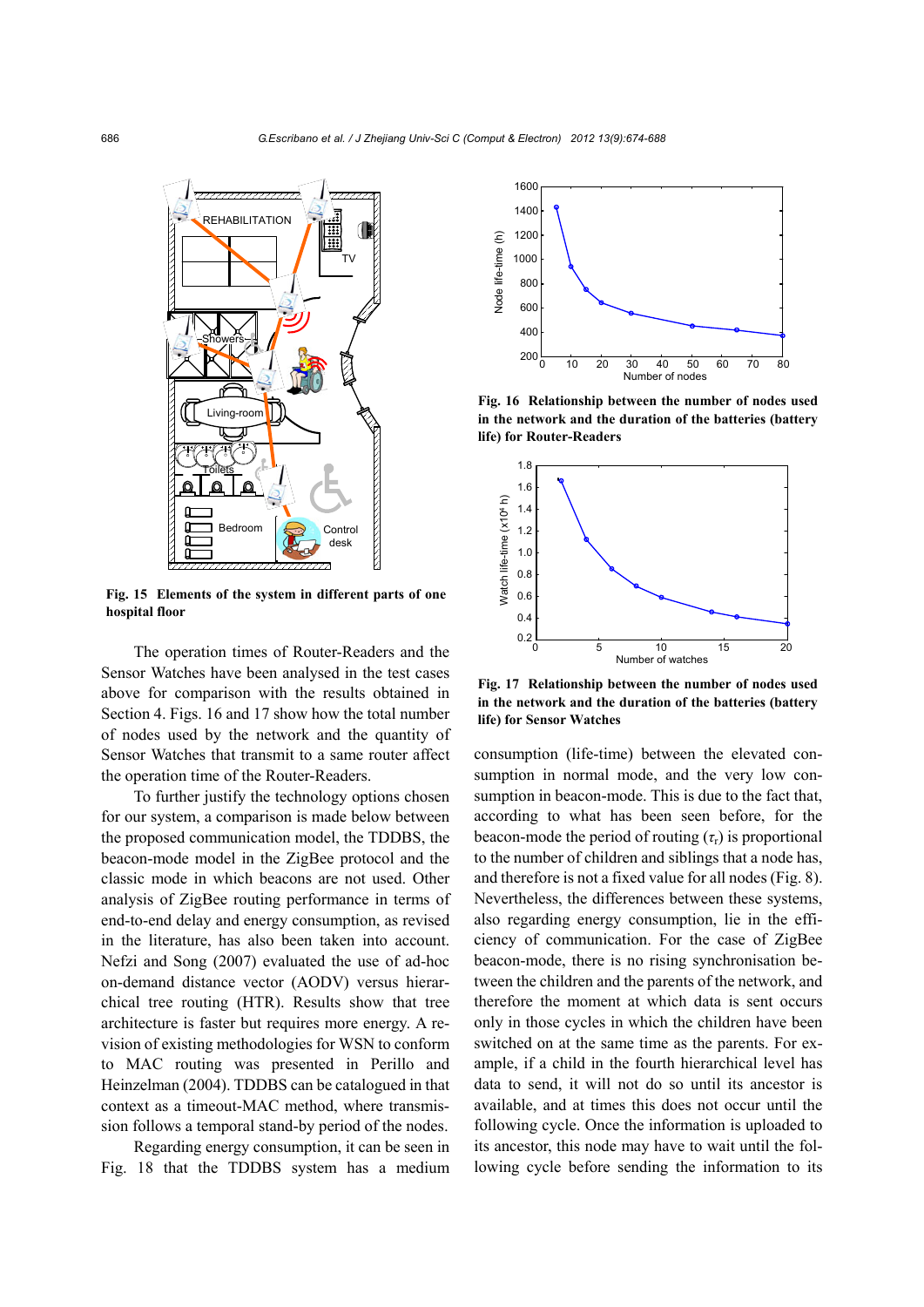parent, and so on. Therefore, in this case the time needed for sending a data packet using ZigBee beacon-mode is four cycles, while using the TDDBS the whole process can take place within the same cycle. Fig. 19 shows the data rate obtained in sending data using the different schemes; it can be appreciated in that the proposed TDDBS model is more energyefficient than any of the ZigBee modes.



**Fig. 18 Comparison of life-time between the TDDBS system and classic and beacon-enabled ZigBee modes** 



**Fig. 19 Comparison between the TDDBS system and classic and beacon-enabled ZigBee modes in terms of data transmission efficiency** 

# **6 Conclusions and future work**

In this paper, the development of a system for the positioning and monitoring of the conditions of people who work in hazardous and special environments has been presented. The objective of these applications is the identification, positioning, and transmission of data regarding each individual to the corresponding control stations. The system can also detect emergency situations such as falls or loss of consciousness and using this information to trigger the corresponding alarms.

The system uses two wireless communication networks: one with a very low consumption and a low rate of data transmission based on the SimpliciTI protocol by TI, and the other (with a higher consumption and read range) based on ZigBee. The final system deployed into a real environment consists of three types of elements: the PAN Coordinators, the Router-Readers, and the Sensor Watches. The PAN Coordinators are in charge of forming the ZigBee network with a long range, and the Router-Readers communicate the sensitized wrist-band with the network using the SimpliciTI protocol. In this work we have used the sensors already implemented in the commercial Sensor Watches (accelometers, pressure sensors, etc.) to monitor the physical conditions of the workers and set off the corresponding alarms in emergency situations.

Furthermore, an energy-efficient communication model that we have called TDDBS has been designed and implemented. This model is similar to the beacon-enabled mode proposed in the ZigBee protocol, but in this case we have added the use of a turn-off beacon, which is sent from the 'youngest' parent in the network, when the parent has finished carrying out all the necessary network responsibilities. In this way we have managed to synchronise all the nodes in the network when sending and receiving data, and energy consumption is thus reduced and distributed among all of them. Our model has a higher level of energy consumption than that provided by the beacon-mode proposed in ZigBee; however, it ensures a real-time communication regardless of the size of the network.

As can be observed in Fig. 18, the life-time of our TDDBS nodes is slightly shorter than that of nodes with beacon-enabled ZigBee. Nevertheless, as can be seen in Fig. 19, those nodes with the best performance in terms of battery requirements are the worse when evaluating their data transmission efficiency. TDDBS nodes, however, show an interesting compromise between efficiency in data transmission and life-time. In conclusion, our proposed method provides a more efficient system in terms of energy while still making possible real-time data transmission. Therefore, our system provides a more adequate overall solution to set up autonomous and mobile systems.